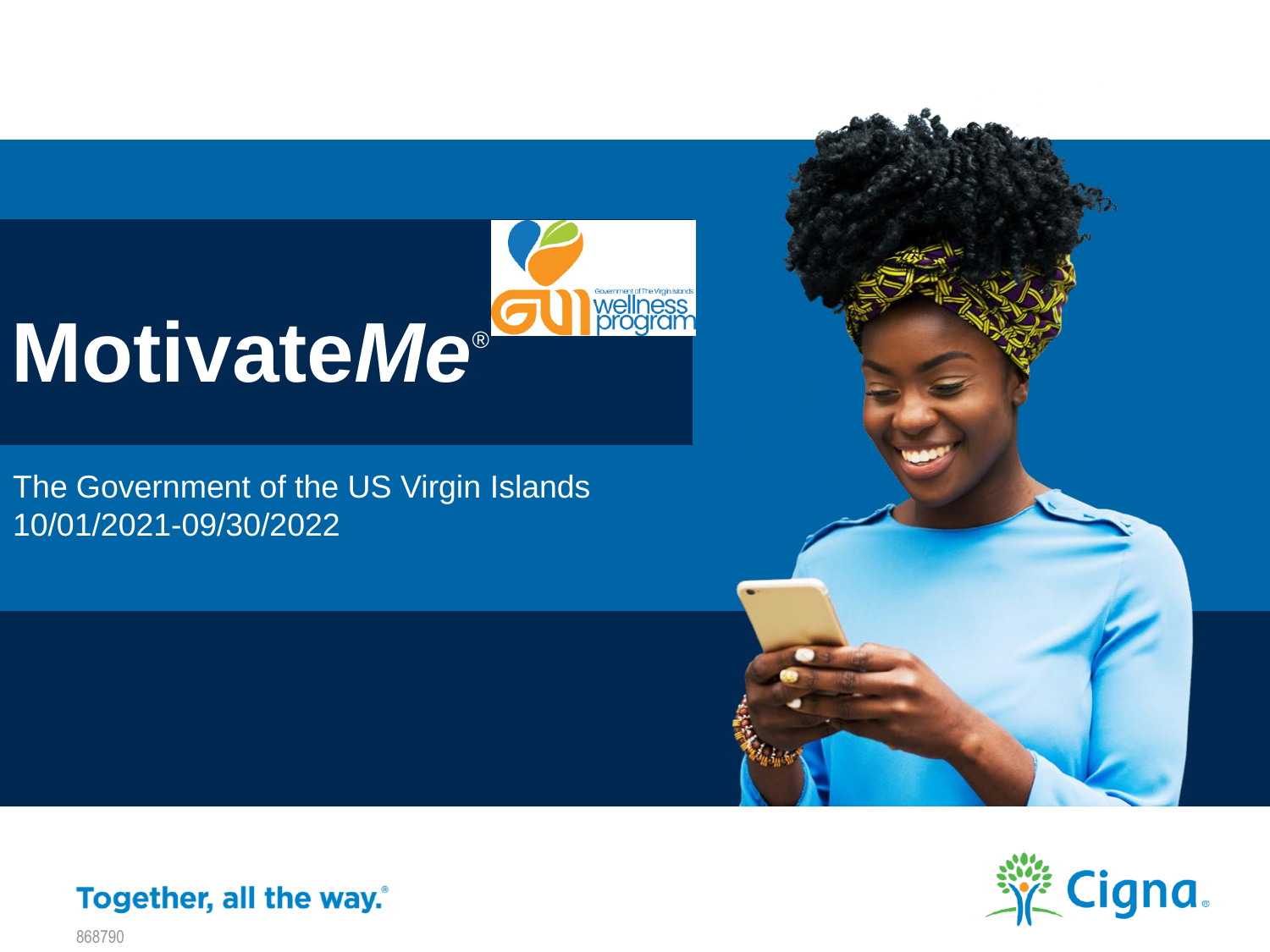## To begin, login to MyCigna.com



|  | <b>Customer Login</b><br><b>Forgot Username?</b><br>Username |  |  |
|--|--------------------------------------------------------------|--|--|
|  | <b>Forgot Password?</b><br>Password<br>Show                  |  |  |
|  | Log In<br>Haven't created an account yet?                    |  |  |
|  | Register<br>Registrarse en Español                           |  |  |

#### Your online account gives you access to these features:



#### **Find Care and Costs**

Search for in-network providers, procedures, cost estimates, and more.



**View Claims** See a list of your most recent claims, their status, and reimbursements.



**Manage Spending** Accounts

Review your spending account balances, contributions, and withdrawals, all in one place.



**Update Your Profile** 

Make sure your contact information is up-to-date so you don't miss out on important notifications about your plan.

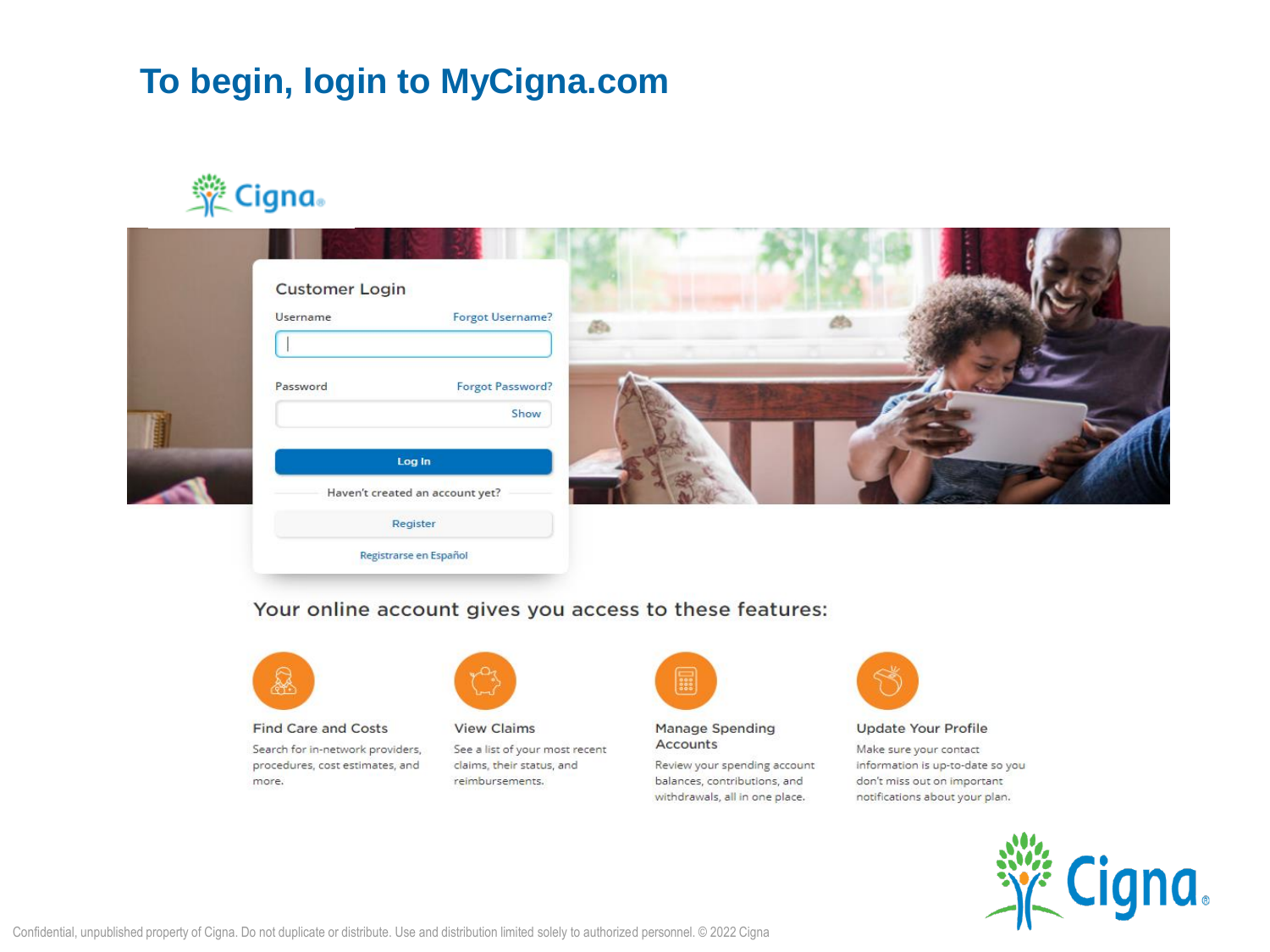## **Navigation to Incentive Page**

2 ways to access the incentive page

- 1. Home page > Scroll down and click on 'Go to Wellness & Incentives'
- 2. Home page > Hover over 'Wellness,' click on 'Wellness & Incentives'

**Incentives** 



Confidential, unpublished property of Cigna. Do not duplicate or distribute. For internal use only. Use and distribution limited solely to authorized personnel. © 2022 Cigna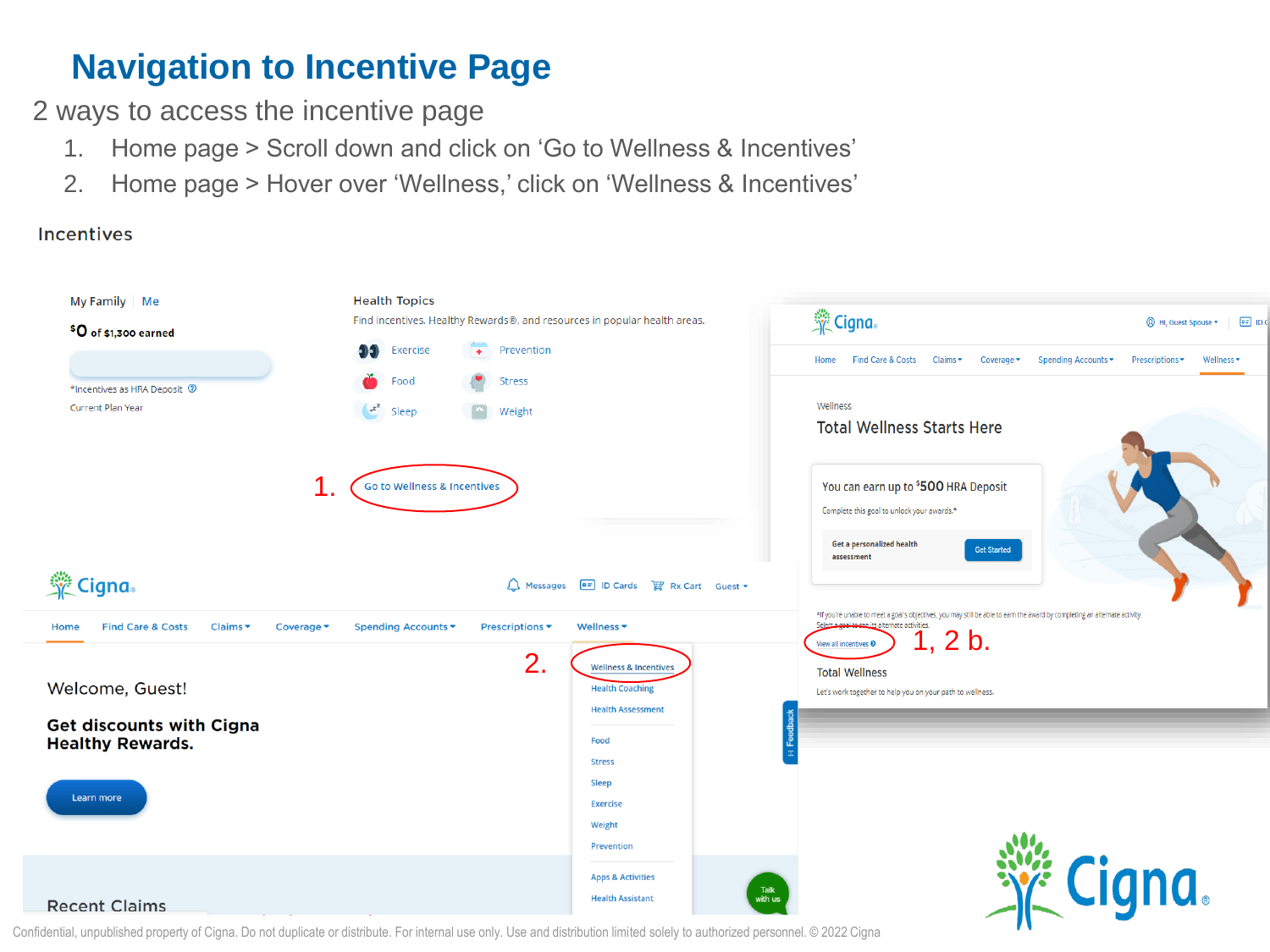#### **OVERVIEW**

- $\triangleright$  Program period: October 1, 2021 September 30, 2022
- $\triangleright$  All primary active employee plan members of the GVI Cigna Plan are eligible
- $\triangleright$  The higher the point level the higher the value of the incentive (gift card)
- Goals available:
	- Complete your Health Risk Assessment (150 pts) & Biometric Screening (150 pts)
	- $\triangleright$  Preventive Screenings There is a 300 point cap in this category
		- □ Annual Wellness Exam/Physical 200 pts
		- $\Box$  Annual Well Women's Exam (OB/GYN) 200 pts
		- □ Breast Cancer Screening 100 pts
		- □ Colon Cancer Screening -100 pts
		- □ Cervical Cancer Screening 100 pts
		- **Prostate Cancer Screening 100 pts**
		- $\Box$  Preventive Dental Exam 100 pts
		- Cigna Onsite and/or Telephonic Chronic Coaching (make progress to overcome a chronic health problem) 150 pts
		- $\triangleright$  Omada Complete 16 Lessons 150 points
		- $\triangleright$  Self-Report Goals 25 pts/4 times (except vaccine goals)
			- $\Box$  I completed an Onsite Event (e.g. attend Expo, Lunch and Learn, Webinar, etc.)
			- $\Box$  I completed a Physical Activity for 45 minutes or more (e.g. gym, walking, Zumba, kickboxing, etc.)
			- $\Box$  I participated in Group Activity/Sport (e.g. bowling, kickball league, etc.)
			- $\Box$  I participated in a challenge (e.g. Holiday Hold 'Em Hydration Challenge, etc.) 25 pts/4 yr. per goal
			- $\Box$  Get a flu shot 50 points
			- $\Box$  COVID-19 Vaccine 100 points

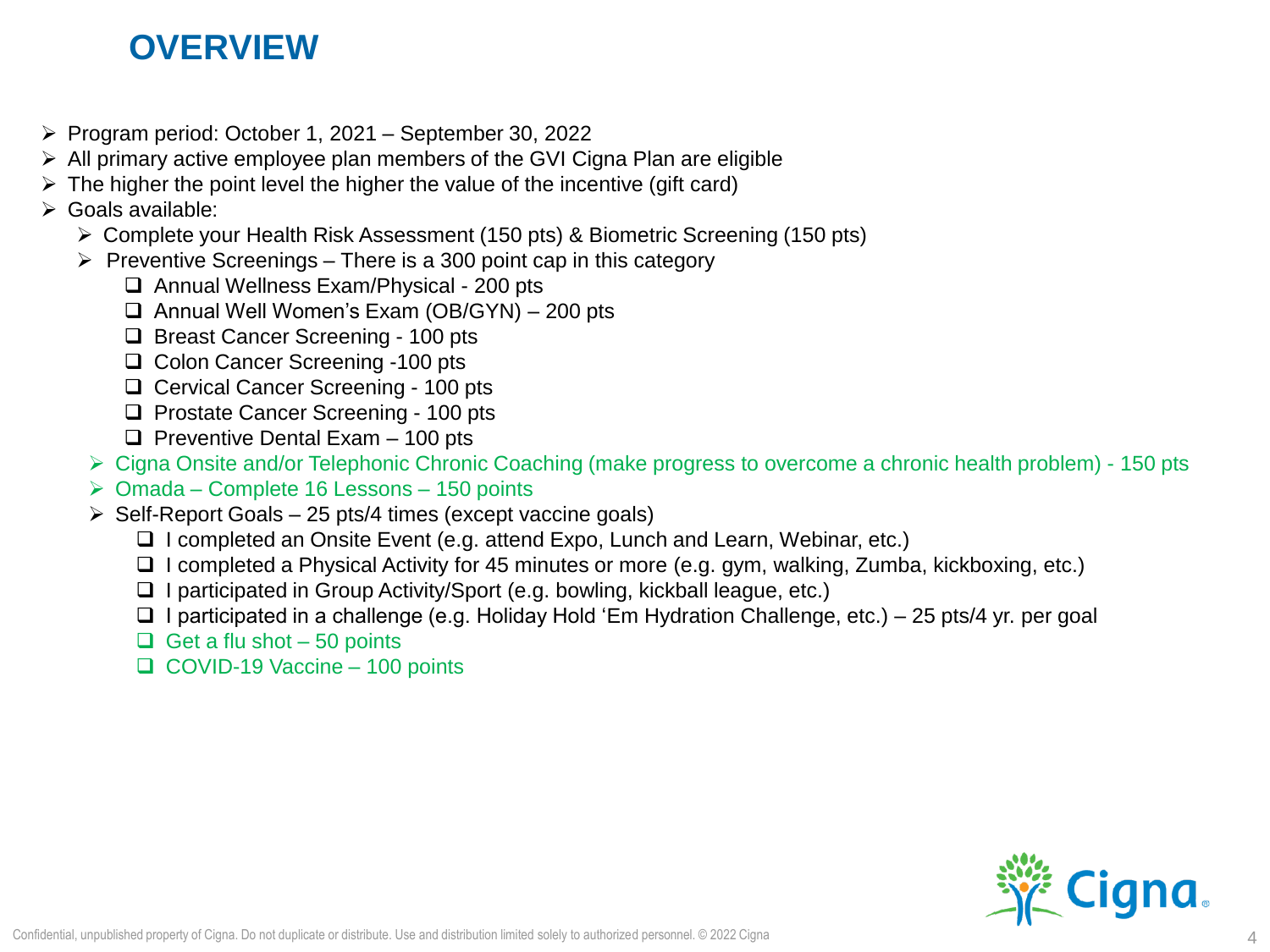#### **Points Equal Gift Card Awards**

- Basic  $-300 375$  points = \$30
- $Silver 400 475 points = $40$
- Gold 500  $-$  575 points = \$50
- Platinum  $800+$  points =  $$80$

#### *NEW GIFT CARD OPTION*



The higher the points level the higher the value of the incentive. The GUSVI will select the specific award that would correspond to each level.

Images are for illustrative purposes only.



Text reflected above is subject to change. Confidential, unpublished property of Cigna. Do not duplicate or distribute. Use and distribution limited solely to authorized personnel. 2022 Cigna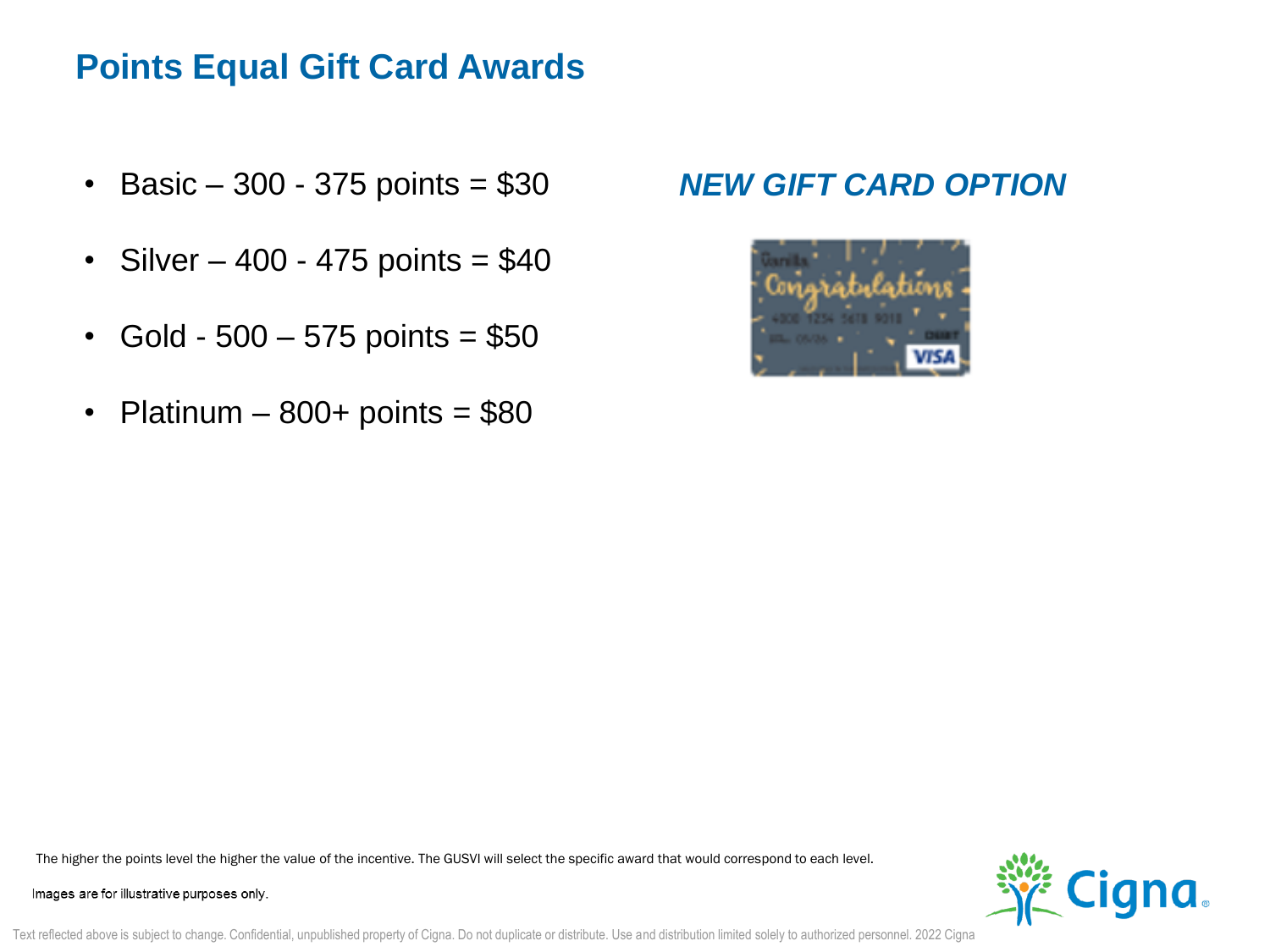# **Questions?**

Confidential, unpublished property of Cigna. Do not duplicate or distribute. For internal use only. Use and distribution limited solely to authorized personnel. © 2022 Cigna